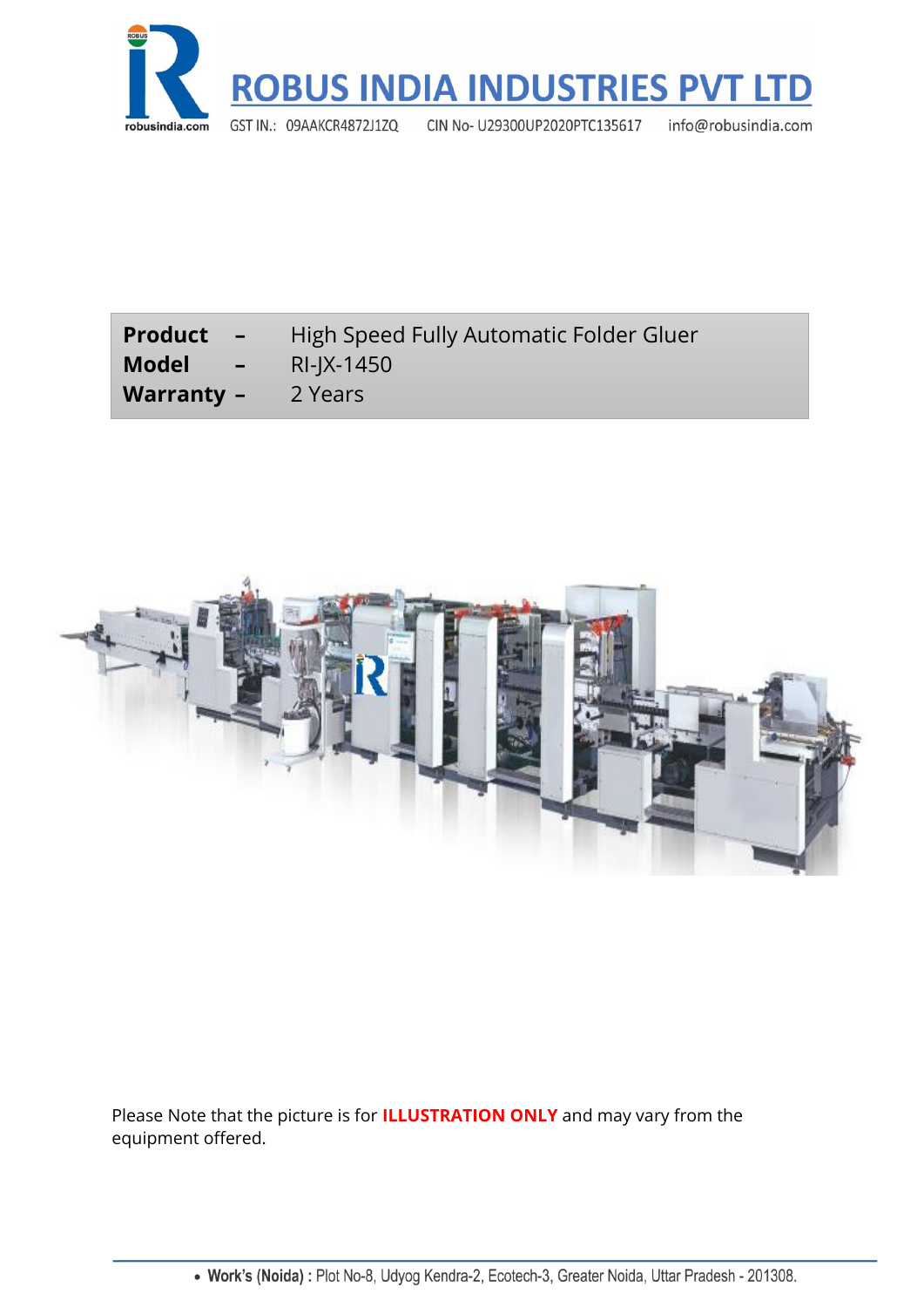

# **Machine Features:**

- 1. Independent AC Motor for Feeder
- 2. Pneumatic Blank Vibrator at Feeder
- 3. Equipped with LED Screen at Feeder for monitoring carton delivery at delivery conveyor.
- 4. Extended Feeder for Longer Size of Cartons like T5 & T8 (48") Tube-Light.
- 5. Standard Blank Aligner Section
- 6. Standard Accessories for B-Type Straight Line Cartons
- 7. Standard Accessories for B-Type Crash Lock Cartons
- 8. Equipped with both side Glue Tank Left and Right Side.
- 9. Advanced Gluing Tank with Unique Scrapper device with Micro-Metric adjustment for precise gluing.
- 10. Upper Gluing wheel for Lock Bottom Cartons.
- 11. Unique Auto Removal Centre Conveyor Section to reduce the downtime of the machine.
- 12. Standard Inner Guides can be adjusted by motor.
- 13. Longer Folding & Closing Section which allows corrugated cartons folding smoothly to minimize the Fish Tailing Issue.
- 14. Independent AC motor for Trombone Section.
- 15. Finger Attachment or Back Squaring Device at Trombone to reduce the cross pasting in lock bottom carton.
- 16. Standard Clapping Squaring device at Trombone for squaring of Self-Lock Cartons.
- 17. Batch Counter equipped with Electronic Sensor.
- 18. Longer Delivery Length for precise pressing of cartons.
- 19. Delivery Section can be adjusted Backward/Forward and Up/Down as per carton design.
- 20. Conveyor Pressure can be adjusted pneumatically
- 21. Optional Pneumatic Squaring Device at delivery for Crash Lock Cartons.
- 22. Maximum Feeding Width: 1450 mm for both Straight Line Carton & Crash Lock Cartons.
- 23. Extended Feeder can produce 5 Feet Tube Light Cartons.
- 24. Power Required: 20 kW
- 25. Max. Speed: **250 meters/min**
- 26. Standard 2 Years Warranty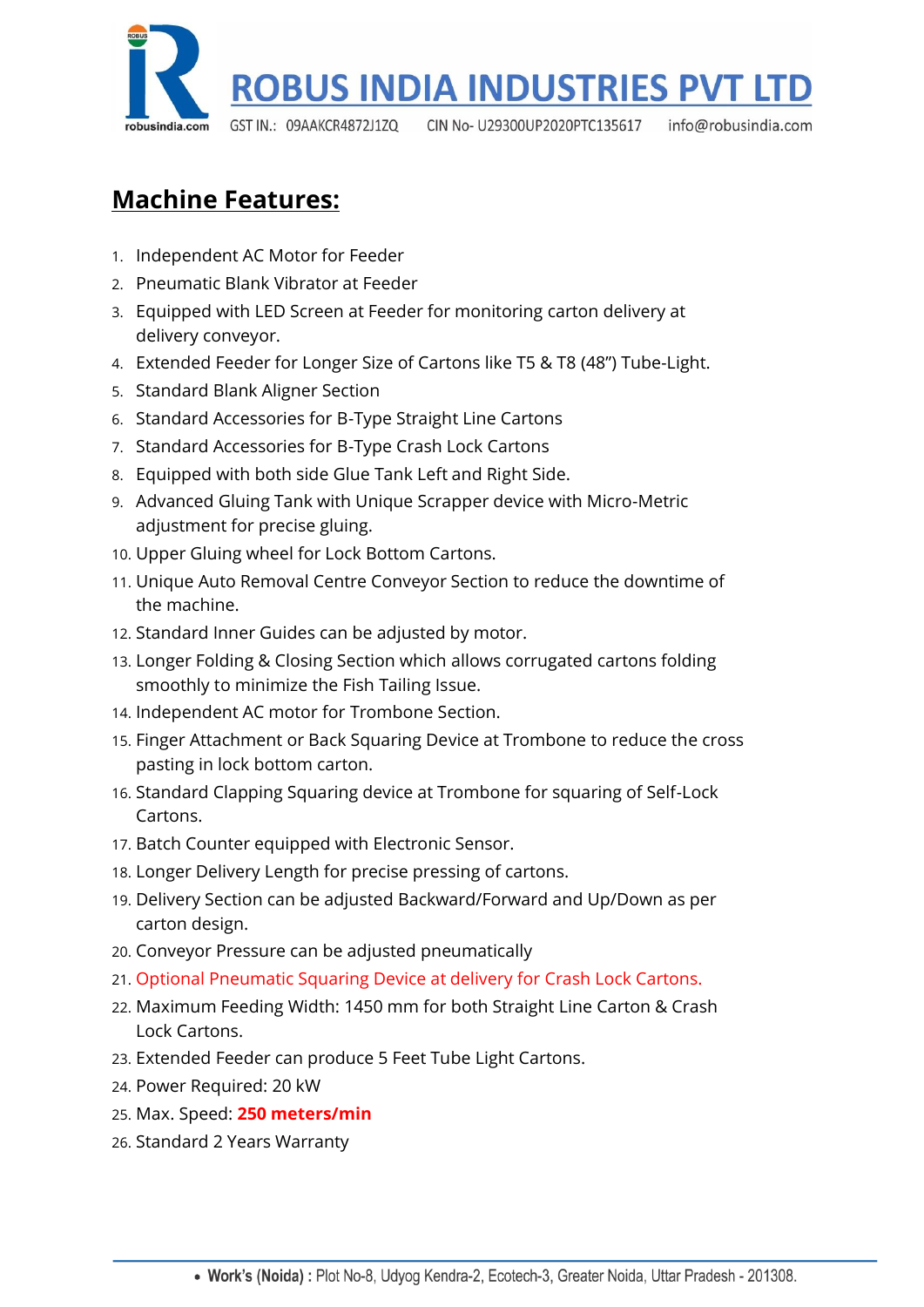

# **Machine Configuration:**

| <b>S. No.</b> | <b>Features</b>                                                                         | <b>Include</b> |
|---------------|-----------------------------------------------------------------------------------------|----------------|
| 1             | <b>Motorized Conveyors</b>                                                              | Y              |
| 2             | <b>Suction Feeder Belt</b>                                                              | Υ              |
| 3             | <b>Pneumatic Pile Vibrator</b>                                                          | Y              |
| 4             | <b>Blank Aligner</b>                                                                    | Υ              |
| 5             | Pre-Folding Accessories for Side Pasting A Type Carton                                  | Y              |
| 6             | Pre-Folding Accessories for Side Pasting B Type Carton                                  | Υ              |
| 7             | Pre-Folding Accessories for Crash Lock A Type Carton                                    | Y              |
| 8             | Pre-Folding Accessories for Crash Lock B Type Carton                                    | Y              |
| 9             | <b>Crash Lock Section with Movable Hooks</b>                                            | Υ              |
| 10            | UV Grinder to Scratch the UV Varnish from Glue Flap                                     | Y              |
| 11            | French Fries Carton Attachment                                                          | Υ              |
| 12            | Both Side Std. Glue Wheel Width 6 mm                                                    | Y              |
| 13            | Unique Auto Removal Centre Conveyor in Final Folding<br>Section                         | Υ              |
| 14            | Self-Driven Upper Conveyor System                                                       | Υ              |
| 15            | Separate Drive of Trombone Section                                                      | Υ              |
| 16            | Pneumatic Long Delivery                                                                 | Υ              |
| 17            | Clapping or Squaring device for Universal Design and<br><b>Disproportionate Cartons</b> | Υ              |
| 18            | Motorized Up & Down Delivery                                                            | Υ              |
| 19            | <b>Extra Pressing Belt</b>                                                              | Y              |
| 20            | <b>Extra Wireless Remote</b>                                                            | Υ              |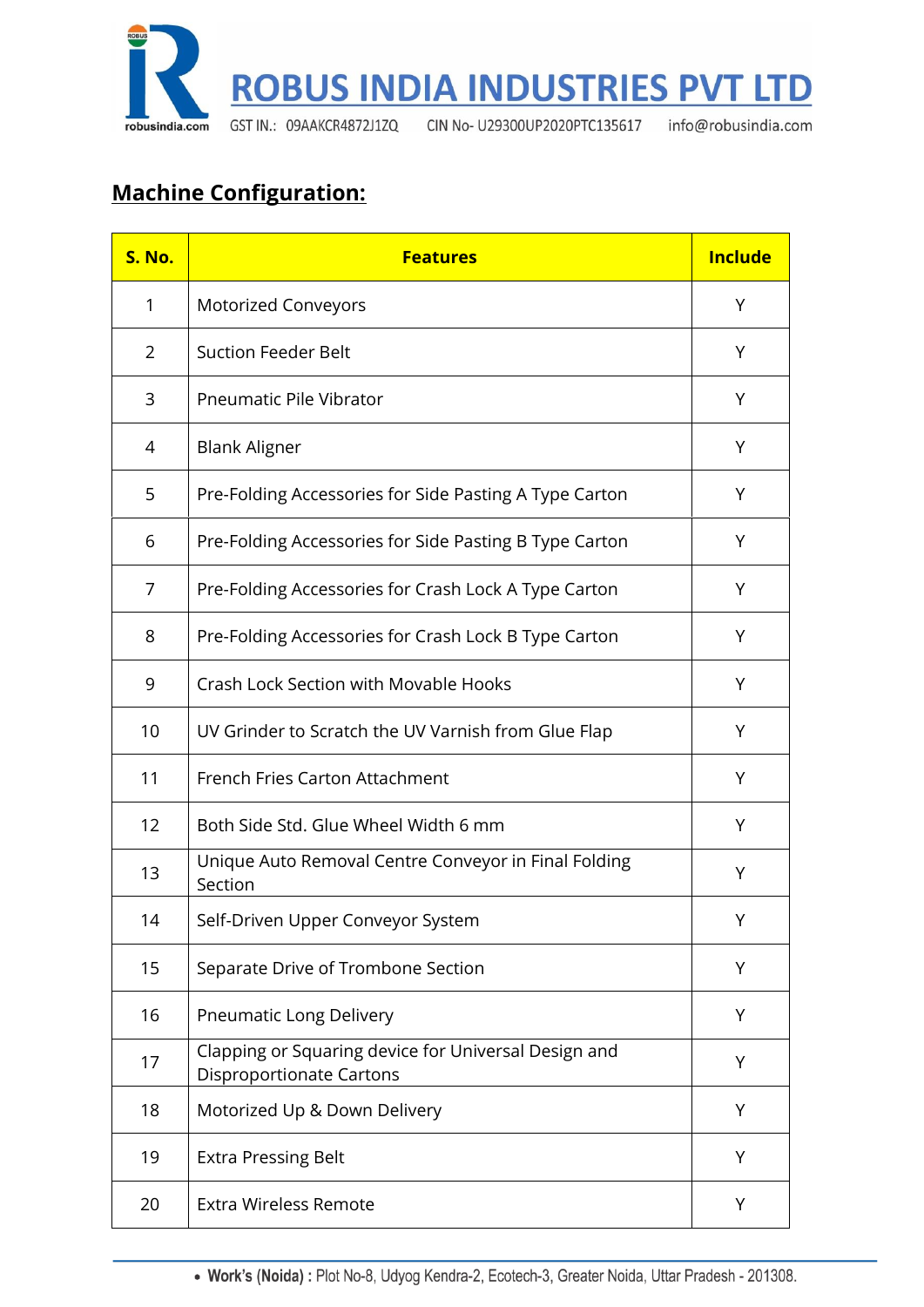

# **ROBUS INDIA INDUSTRIES PVT LTD**

GST IN.: 09AAKCR4872J1ZQ

CIN No- U29300UP2020PTC135617

info@robusindia.com

| 21 | Optional Tube-Light Carton Attachment                               | N |
|----|---------------------------------------------------------------------|---|
| 22 | <b>Water Spray Counter</b>                                          | N |
| 23 | Optional Tape Applicator (Tear Tape + Controller with 4<br>Channel) | N |
| 24 | Optional 4/6 Corner Attachment                                      | N |
| 25 | Optional Plasma with Single Gun -1KVA                               | N |
| 26 | Optional Plasma with Single Gun -750VA                              | N |
| 27 | Optional 3 Guns Gluing System with Pressure Tank                    | N |
| 38 | Optional 3 Guns Gluing System with Piston Tank                      | N |
| 29 | <b>Optional Carton Ejection Device</b>                              | N |
| 30 | <b>Optional Pneumatic Squaring Device on Delivery</b>               | N |
| 31 | <b>Optional 3 Years Additional Warranty</b>                         | N |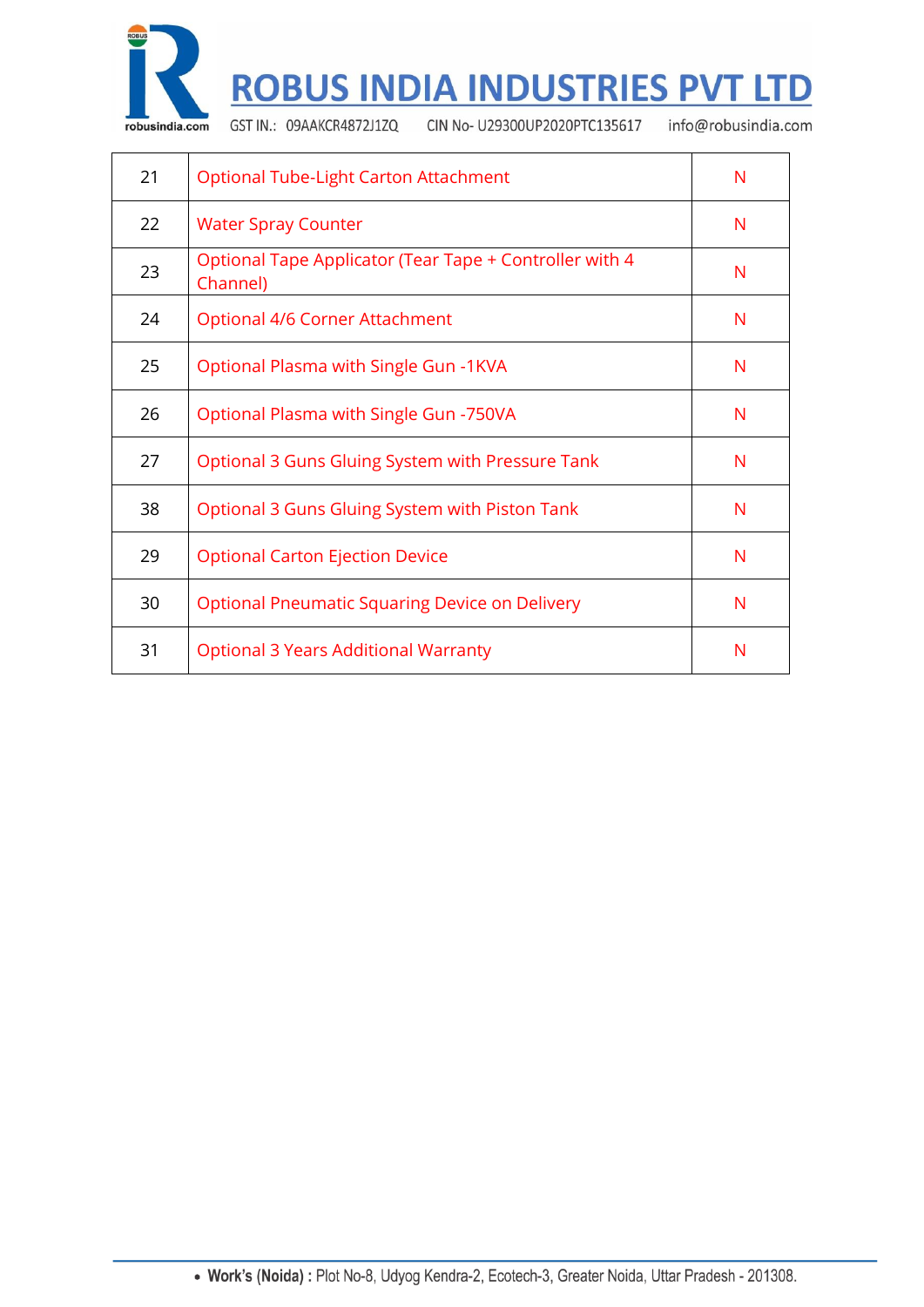

#### **Feeder Section:**

- 1. 10 No's of Feeding belts along with 4 Suction Belts.
- 2. Each Feeder belt can be adjusted independently.
- 3. Equipped with adjustable feeding knives 3 No's.
- 4. Equipped with Pneumatic Vibrator 1 No's
- 5. Suction System 1 Set
- 6. Motorized Friction Feeder with Independent AC Motor.
- 7. Equipped with LED screen to monitor carton delivery at conveyor.
- 8. Getting the feed right is the key to fast and accurate folding: Sets in 25% of the time compare to others. Cut down make ready time.

# **Aligner Section:**



Independent Part could guide the paper box to a parallel handrail that allows a perfect blank alignment:

- 1. Correct Deviation
- 2. Can register to left or right depending of box.
- 3. It helps to minimize the waste and reduce machine stoppage due to error in carton which comes from feeder.
- 4. Perfect Folding Quality throughout the year.

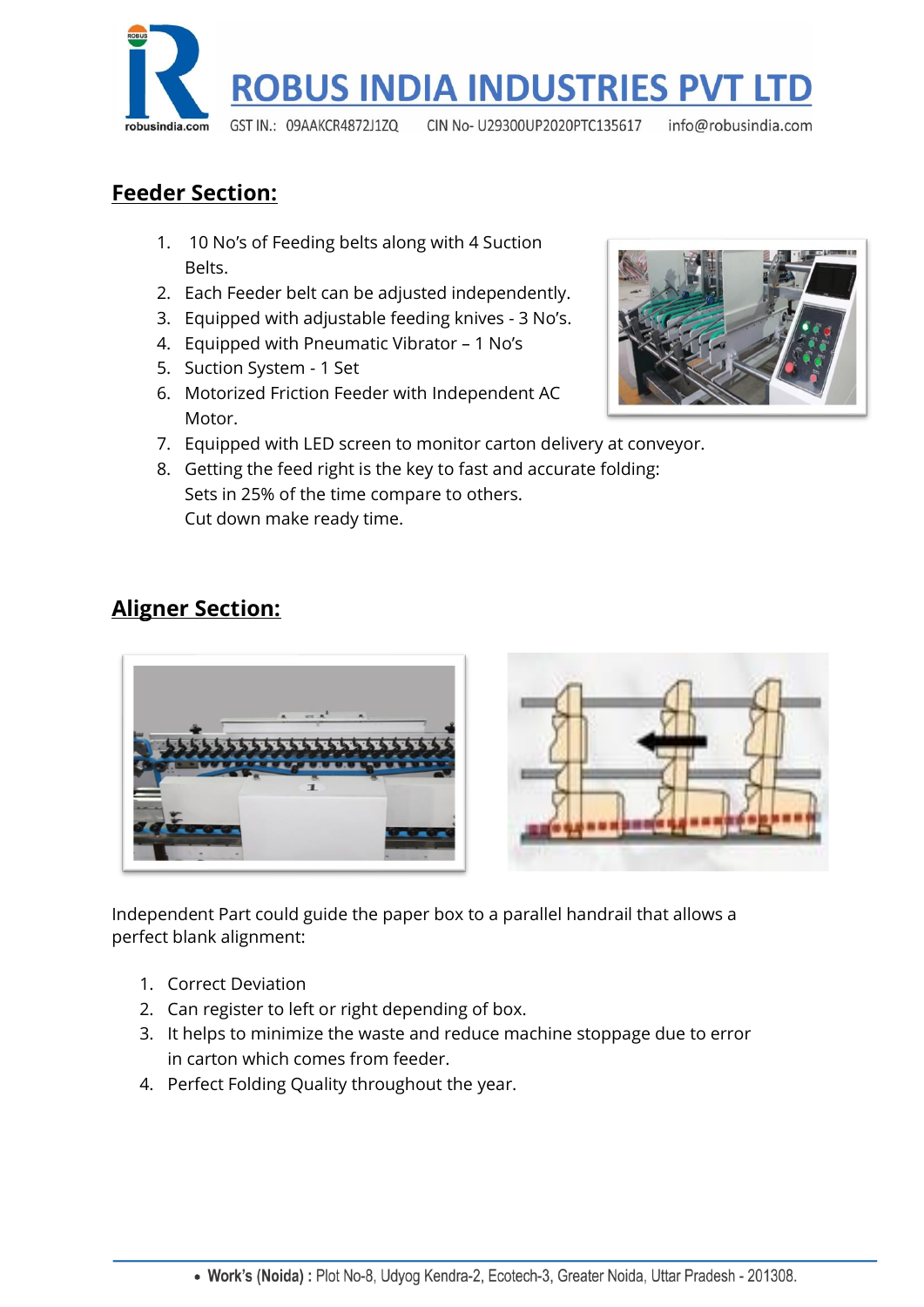

#### **Pre-Folding Section:**

With so much of Today's Carton Production bring destined for Auto Erection Lines, ensuring accurate, reliable opening of your finished products has never been more important.

- 1. Long Pre-Folder
- 2. Extra Wide Lower Left-Hand Belt
- 3. 1<sup>st</sup> Crease Pre-Folding 180 degrees
- 4. 3<sup>rd</sup> Crease Pre-Folding 135 degrees
- 5. Equipped with Nitta Folding belts
- 6. Standard accessories for B-Type Folding Carton
- 7. Unique Design protect the box surface

#### **Pneumatic Upper Carrier Adjustment System:**

Upper Carrier Conveyor can be adjusted upward pneumatically.

# **4&6 Corner Device: (OPTIONAL)**

The hook system is driven by **YASKAWA** servos controlling system with photoelectric sensors to achieve back folding function. It has high precision and good efficiency.



#### **Crash Lock Section:**

- 1) 4 Set of Folding Fingers to fold flaps and panels.
- 2) Three upper & lower carrier
- 3) Standard accessories for B-Type Crash Lock Cartons.





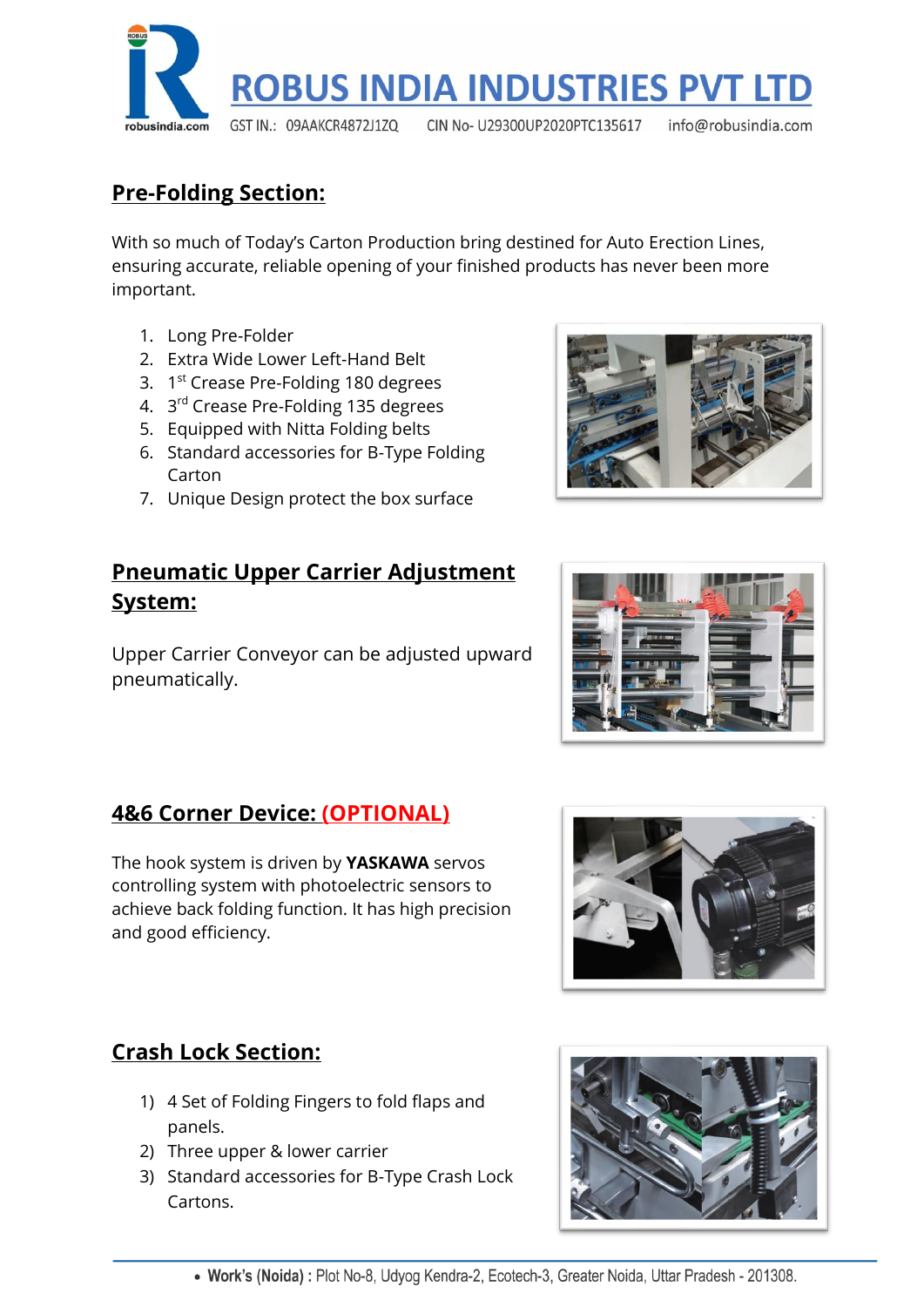

#### **Glue System:**

- 1. JX Series equipped with Standard Left/Right side gluing tank.
- 2. Equipped with advance gluing tank with unique scrapper device with micro-metric adjustment for precise gluing.
- 3. Easy to remove all equipment for quick cleaning.
- 4. Standard 6mm glue disc (Optional Glue Disc width 8,10mm).
- 5. Upper gluing can be done with Electronics Glue Guns, available as optional.



# **Folding & Closing Section:**



Special Long Folding Section, boxes can be well folded and formed in this section.

- 1. Inner couriers are adjusted by motors.
- 2. Smooth and accurate folding of  $2^{nd}$  &  $4^{th}$  Crease.
- 3. Three set of upper and lower carrier, they are drive, middle and control side of machine.
- 4. Middle up/down carriers will be lifted up/down by pneumatic system.
- 5. Left and right outward folding belts speed can be micro adjusted to increase folding accuracy.
- 6. Longer folding section, boxes can be well folded and formed in this section.
- 7. Equipped with branded folding belts, NITTA Folding belts.
- 8. Main motor controlled by frequency speed variation.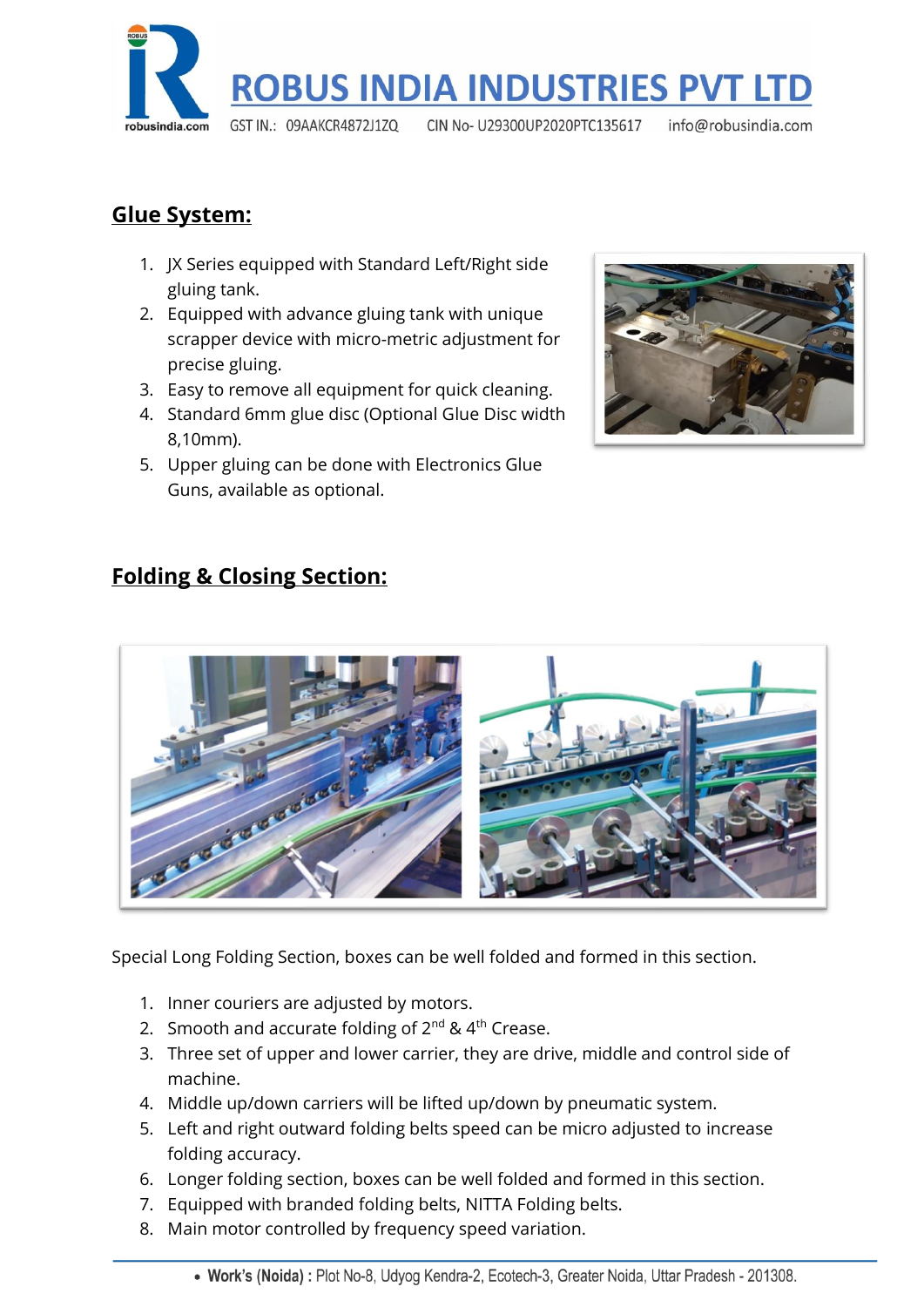

### **Trombone Section:**

- 1. Equipped with independent AC motor.
- 2. Upper & Lower drive mechanism for box length adjustment.
- 3. Equipped with automatic belt tension adjusting system.
- 4. Upper arm set can be adjusted backward and forward to ensure a continuous and automatic box collection mechanism.
- 5. Equipped with a control screen for operating the machine.
- 6. Single and easy operation for upper, down expansion adjustment, left or right twin board moveable for piling.
- 7. Batch Counter equipped with Electronic Sensor.
- 8. Standard Clapping Squaring Device used for Corrugated Cartons.
- **9.** Standard Finger Attachment in Trombone Section to reduce the cross pasting in lock bottom boxes.



# **Delivery Section:**

This section runs more slowly. Here the shingled stream of cartons moves between two rotating compression aprons so the glue can bond under a precisely set pressure, even at high machine speeds.

- 1. Independent and motorized section.
- 2. Delivery can be adjusted upward & downward depending on box design.
- 3. Upper conveyor can be moved forward and backward, depending on the box length.
- 4. Conveyor pressure can be adjusted pneumatically.
- 5. Standard conveyor squaring device used for crash lock boxes squaring.
- 6. With new structure, it can run automatically with accountable sensor pile the boxes for high efficiency.
- 
- 7. Longer delivery length 6.3 meter with 5.2-meter effective pressing length.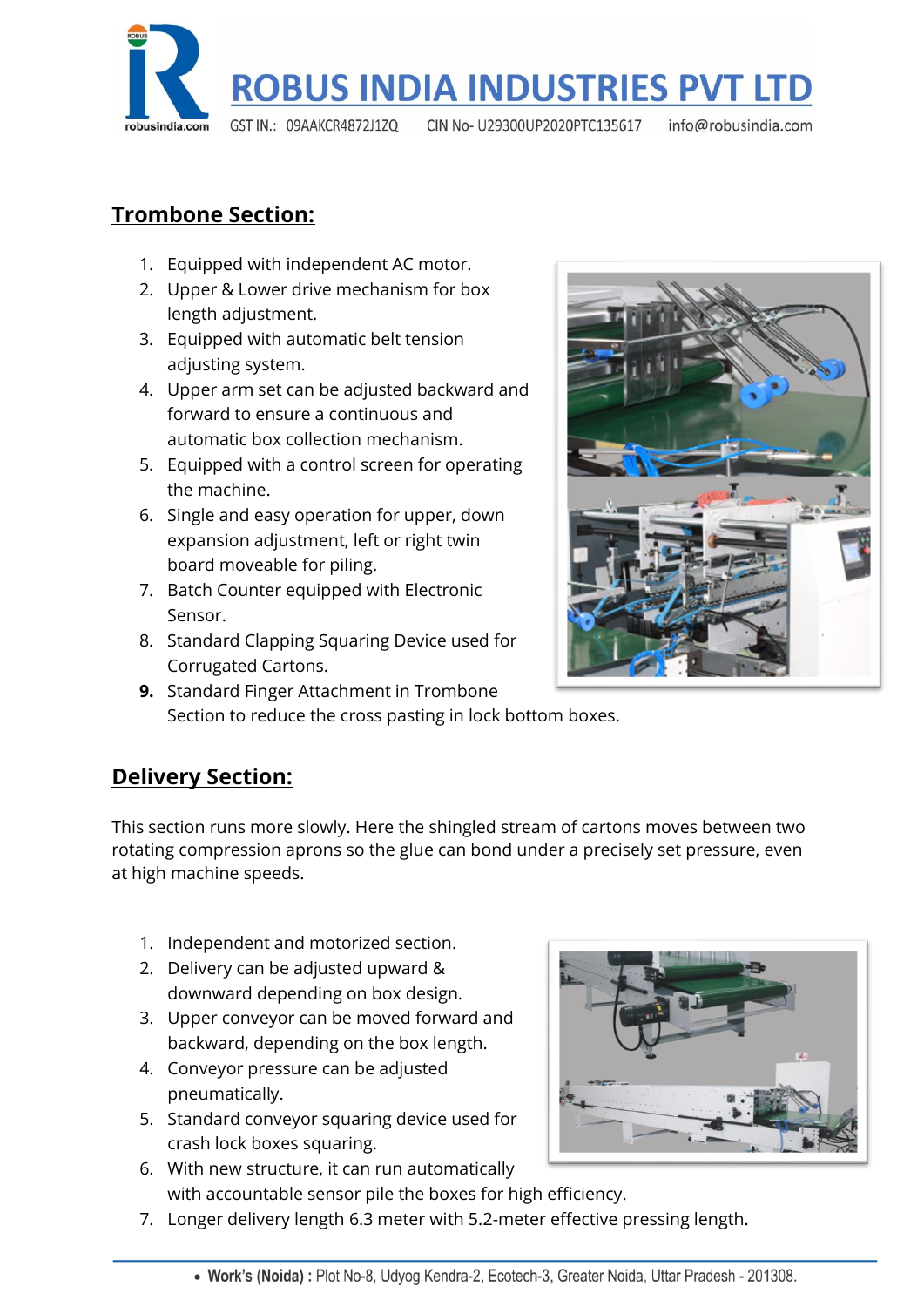

#### **Box Dimensions:**

| <b>STRAIGHT LINE BOXES</b>              |                  |      |        |  |
|-----------------------------------------|------------------|------|--------|--|
| Α<br>$\overline{\mathsf{C}}$<br>$\sf B$ | Panel            | Max  | Min    |  |
|                                         | $\boldsymbol{A}$ | 1450 | 450    |  |
|                                         | $\mathbf B$      | 1000 | 200    |  |
|                                         | $\mathsf C$      | 700  | 225    |  |
| <b>CRASH LOCK BOXES</b>                 |                  |      |        |  |
| Α<br>B                                  | Panel            | Max  | Min    |  |
|                                         | $\boldsymbol{A}$ | 1450 | 500    |  |
|                                         | $\, {\bf B}$     | 1000 | 300    |  |
|                                         | $\mathsf C$      | 700  | 300    |  |
| <b>DOUBLE WALL BOXES</b>                |                  |      |        |  |
| Α<br>D<br>Ε<br>B                        | Panel            | Max  | Min    |  |
|                                         | $\boldsymbol{A}$ | 1450 | 500    |  |
|                                         | $\, {\bf B}$     | 1000 | 300    |  |
|                                         | $\mathsf C$      | 1320 | 440    |  |
|                                         | ${\bf E}$        | 60   | $30\,$ |  |

WITH MINI–FOLDING DEVICE CAN RUN 80 X 60 MM, OPEN BLANK.

MACHINE SPEED DEPENDS ON QUALITY & CALLIPER THICKNESS OF MATERIAL.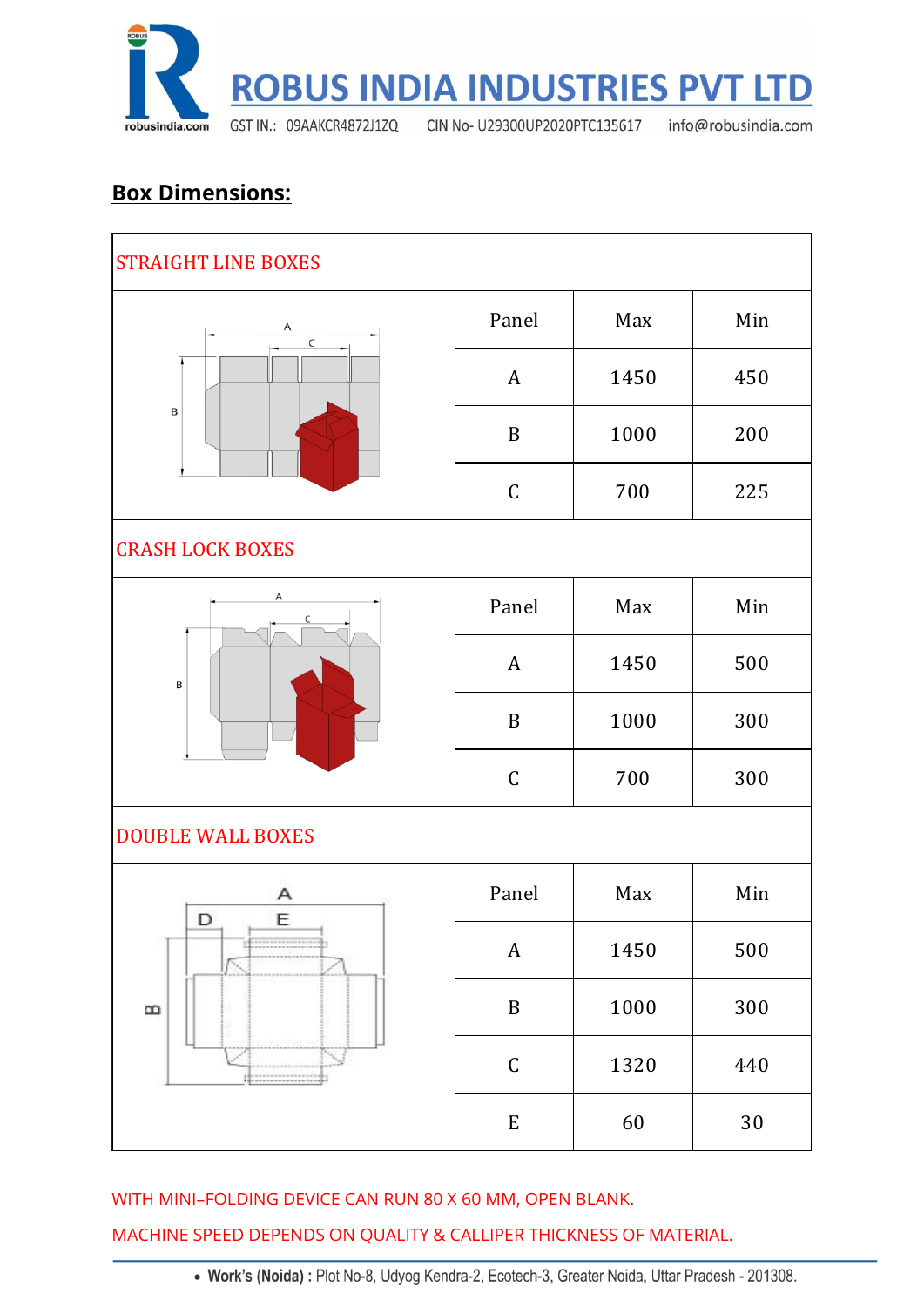

# **Technical Specifications:**

| <b>SPECIFICATIONS</b>      | <b>DESCRIPTION</b>                                                                        |  |
|----------------------------|-------------------------------------------------------------------------------------------|--|
| Paper Thickness            | Paper Cardboard, 3Ply & 5Ply<br>Corrugated Cartons (Flute Type - A, B,<br>C, E, F, G & N) |  |
| Jobs Can Run               | Straight Line, Self-Lock, Crash Lock,<br>Double Wall & 4/6 Corner boxes.                  |  |
| Max. Machine Speed         | $250 \text{ m/min}$                                                                       |  |
| Power Required             | 20 kW                                                                                     |  |
| Total Weight (In Tons)     | 9.5                                                                                       |  |
| Machine Dimensions (LXWXH) | 17600 X 2100 X 1600 mm                                                                    |  |